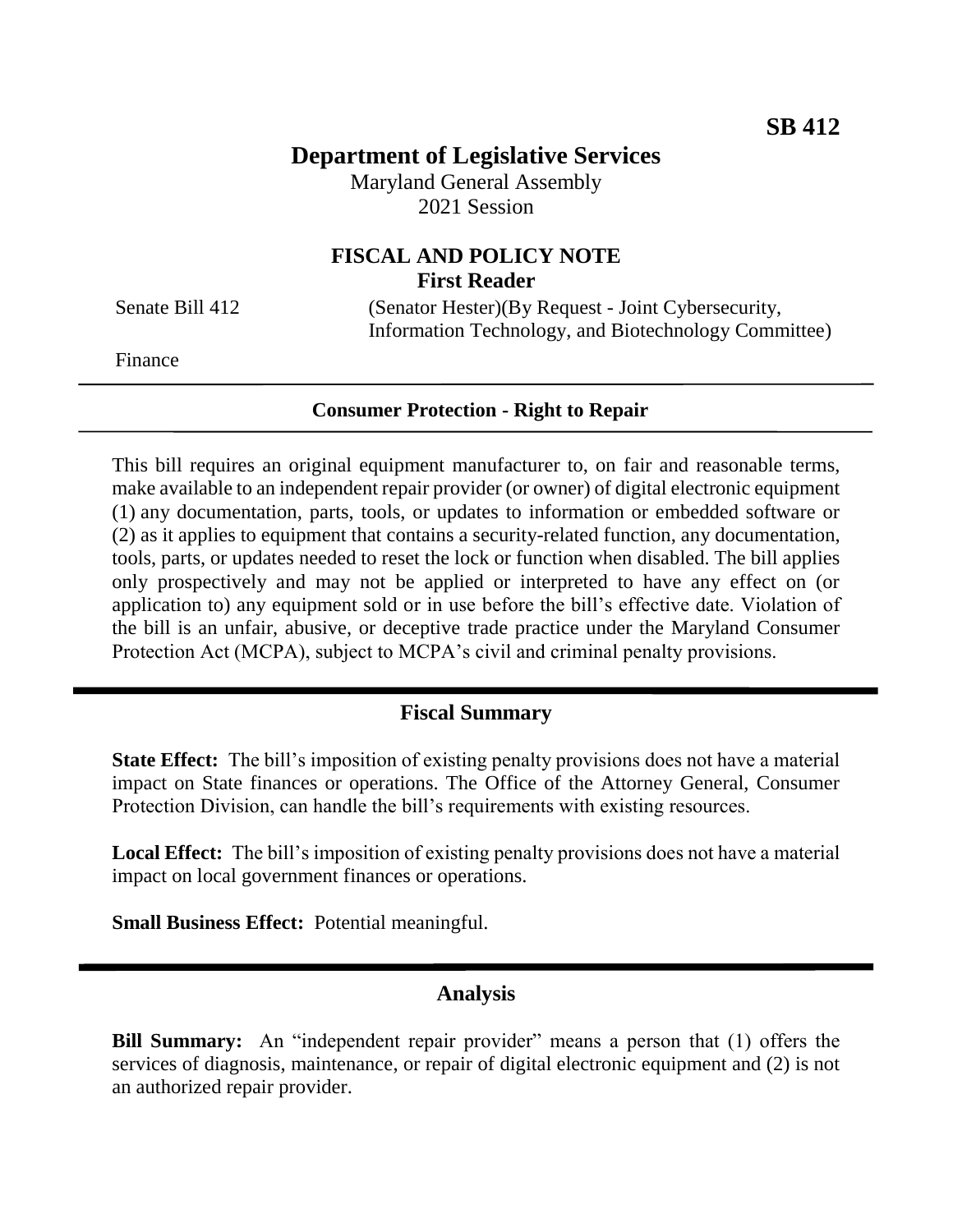An "authorized repair provider" means a person who has an arrangement with the original equipment manufacturer under which the manufacturer authorizes the person to, among other things, offer diagnosis, maintenance, or repair services under the name, or on behalf, of the original equipment manufacturer; it also includes an original equipment manufacturer who offers such services for its own equipment.

"Documentation" means a manual, diagram, reporting output, service code description, schematic diagram, or other information provided to an authorized repair provider for the diagnosis, maintenance, or repair of digital electronic equipment.

## *Applicability*

The bill applies only to documentation, parts, tools, or updates required for the diagnosis, maintenance, or repair of digital electronic equipment. The bill does not apply to:

- a motor vehicle manufacturer;
- a manufacturer of motor vehicle equipment;
- a motor vehicle dealer acting as a manufacturer of motor vehicle equipment;
- a product or service of a motor vehicle manufacturer;
- a product or service of a manufacturer of motor vehicle equipment; or
- a product or service of a motor vehicle dealer acting as a manufacturer of motor vehicle equipment.

The bill may not be construed to (1) require an original equipment manufacturer to divulge a trade secret (except as necessary to comply with the bill) or (2) interfere with or alter an arrangement between an authorized repair provider and an original equipment manufacturer.

**Current Law:** An unfair, abusive, or deceptive trade practice under MCPA includes, among other acts, any false, falsely disparaging, or misleading oral or written statement, visual description, or other representation of any kind, which has the capacity, tendency, or effect of deceiving or misleading consumers. The prohibition against engaging in any unfair, abusive, or deceptive trade practice encompasses the offer for or actual sale, lease, rental, loan, or bailment of any consumer goods, consumer realty, or consumer services; the extension of consumer credit; the collection of consumer debt; or the offer for or actual purchase of consumer goods or consumer realty from a consumer by a merchant whose business includes paying off consumer debt in connection with the purchase of any consumer goods or consumer realty from a consumer.

The Consumer Protection Division is responsible for enforcing MCPA and investigating the complaints of aggrieved consumers. The division may attempt to conciliate the matter,